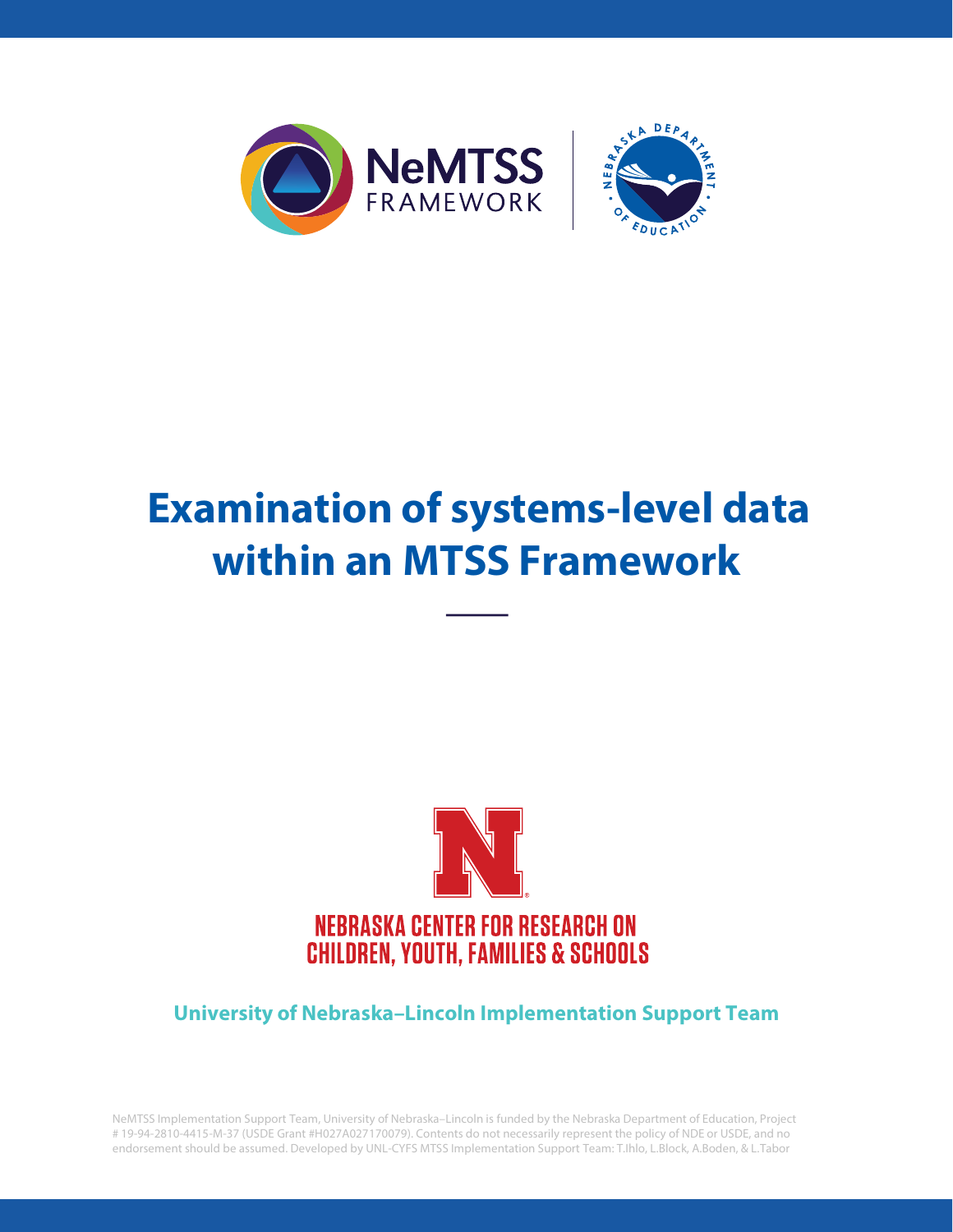## **About this document**

Use of data to guide decision making is an essential component of a Multi-tiered System of Support (MTSS) Framework. This document is intended to suggest data sources for and provide questions to ask as part of a systems-level (i.e., district- and school-level) examination of effectiveness of academic and behavioral supports. This document does not include suggestions for examining data at the classroom or individual student level.

## **Why is systems-level data examination important?**

Data are used at a systems level (i.e., district- and school-level) to identify overall areas of need for focus and planning for improvement, to set progress goals, and, to identify areas of success for celebration and planning to sustain.

*Examination of core supports:* When strong core supports are in place, the majority of students should experience success at meeting academic, behavioral, and social-emotional expectations and schools will likely be able to devote the necessary resources to provide intervention supports for those students who need it. If core supports are not strong, it may be difficult for schools to find the resources needed to provide intervention for a large number of students and intervention support may be provided to students for whom it would not otherwise be necessary. When resources are stretched to provide intervention for a large number of students, it hampers a school's ability to provide the level of intensity of support required for students who need it the most to be successful.

*Examination of intervention supports:* "Intervention failure should be a rare occurrence," (VanDerHayden & Tilly, 2010). When strong intervention supports are in place, the majority of students receiving intervention or intensified intervention should be meeting goals or progress targets, 90% and 95% respectively (VanDerHayden & Tilly, 2010). If schools are meeting these standards, it is an indication that the intervention system is working to promote success for students. If schools are not meeting these standards, it may indicate the current intervention supports need to be strengthened. If current intervention supports are not producing enough growth for students to meet goals/progress targets, teams should examine the current intervention supports and plan for strengthening.

## **Sources of data**

.

Multiple sources of student data and implementation data can be used in examination of effectiveness of MTSS including:

- Surveys from staff, families, students (e.g., climate, practices, acceptability)
- Direct observation data (e.g., classroom and common area observations examining implementation of academic and behavioral procedures, student engagement, etc.)
- Academic assessments
- Disciplinary referral patterns

Table 1 provides examples of data that can be gathered to create a data profile at the school or district level. These data can be used to answer questions to examine effectiveness of MTSS supports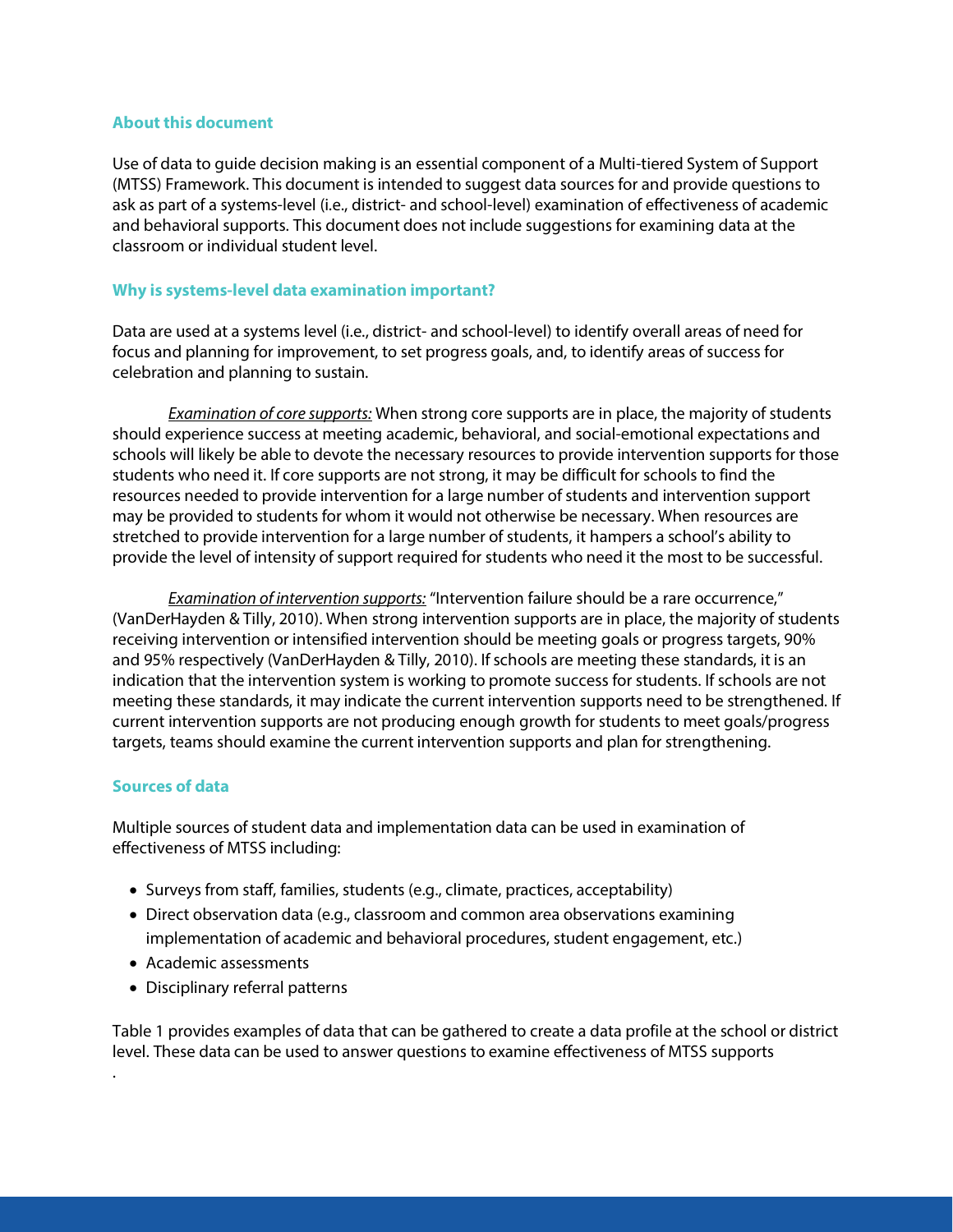## **Table 1: Data Profile**

| <b>Examining Core Supports - Student data</b>                                                                                                                                                                                                                                                                                                                                                                                                                                                                                                 |                                                                                                                                                                                                                                                                                                                                                                                                                          |  |  |
|-----------------------------------------------------------------------------------------------------------------------------------------------------------------------------------------------------------------------------------------------------------------------------------------------------------------------------------------------------------------------------------------------------------------------------------------------------------------------------------------------------------------------------------------------|--------------------------------------------------------------------------------------------------------------------------------------------------------------------------------------------------------------------------------------------------------------------------------------------------------------------------------------------------------------------------------------------------------------------------|--|--|
| Academic data (ES)                                                                                                                                                                                                                                                                                                                                                                                                                                                                                                                            |                                                                                                                                                                                                                                                                                                                                                                                                                          |  |  |
| Elementary                                                                                                                                                                                                                                                                                                                                                                                                                                                                                                                                    | Middle school/High school                                                                                                                                                                                                                                                                                                                                                                                                |  |  |
| <b>Achievement data</b> (State test or norm-referenced<br>assessment)<br>• 3 years of data disaggregated by subgroup (i.e., ethnicity,<br>SES, SPED, etc.) by grade level categorized by:<br>○ % proficient, % above, % below<br><b>Universal Screening data</b><br>• 3 years of data disaggregated by subgroup (i.e., ethnicity,<br>SES, SPED, etc.) by grade level categorized by:                                                                                                                                                          | <b>Achievement data</b> (State test or norm-referenced assessment)<br>• 3 years of data disaggregated by subgroup (i.e., ethnicity, SES, SPED, etc.) by grade level categorized<br>by:<br>○ % proficient, % above, % below<br><b>ACT data</b><br>• percentage of students taking; percentage of students in each quartile (1st-24th; 25th-49th; 50th-74th;<br>75th-99th) and/or average scores on composite and subtests |  |  |
| ○ % proficient, % above, % below<br>○ % of students whose scores fall into the core range at the<br>beginning of the year and remain in core at the end of the<br>year                                                                                                                                                                                                                                                                                                                                                                        | <b>Participation in advanced level courses</b><br>• % of students participating in advanced level courses (all and by subgroup)<br><b>Grades</b><br>• % of students w/1 F in core courses<br>• % of students w/2 or more Fs in core courses<br><b>Graduation rate</b>                                                                                                                                                    |  |  |
|                                                                                                                                                                                                                                                                                                                                                                                                                                                                                                                                               | <b>Behavior and Social-Emotional data</b>                                                                                                                                                                                                                                                                                                                                                                                |  |  |
| • Office Discipline Referrals (ODRs) disaggregated by subgroup (i.e., ethnicity, SES, SPED, etc.) by grade level<br>• Suspensions, detentions, expulsions disaggregated by subgroup (i.e., ethnicity, SES, SPED, etc.) by grade level<br>• Behavior universal screener summary data (how data are compiled may vary based on screening categories/how screeners are scored)<br>• Attendance (in particular middle & high school)<br>• % of students missing 5-7 days; % of students missing 8-14 days; % of student missing 15 days and above |                                                                                                                                                                                                                                                                                                                                                                                                                          |  |  |

## **Examining Core Supports – Systems & implementation data**

- Direct observation of use of effective instructional and behavior management practices in classrooms and common areas
- Survey/rating scales teacher, student, families (e.g., climate, instruction)
- MTSS self-assessment tool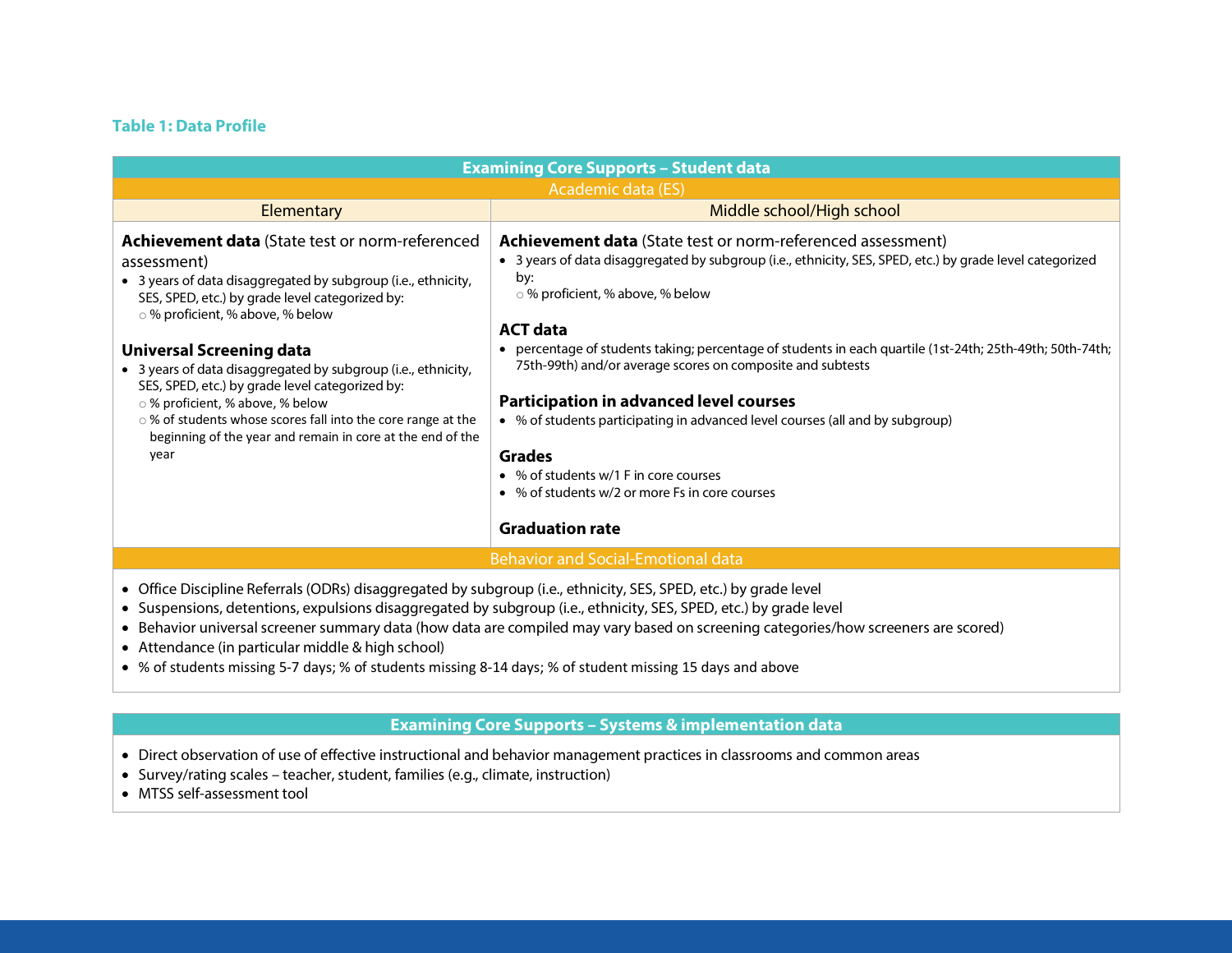#### **Examining Intervention Supports** Academic Data

- Percentage of students identified as needing intervention (based on universal screening process and pre-established decision rules)
- Percentage of students receiving intervention for whom the intervention:
	- o Brought them to grade level (they exit intervention)
	- o Produced appropriate rate of growth toward goals (growth rates/decreased risk category on universal screener)

## Behavior Data

- Percentage of students identified as needing intervention (based on universal screening process and pre-established decision rules)
- Percentage of students receiving intervention for whom the intervention:
	- $\circ$  Worked to help the student meet their behavior goal (they exit intervention)
	- o Produced appropriate rate of growth toward meeting behavior goal (appropriate reductions in behavior or increase in replacement behaviors)

#### **Examining Intervention Supports – Systems & implementation data**

- Aggregated data from the Intervention Rating Profile (IRP)
- Direct observation of use of effective instructional and behavior management practices in intervention delivery
- Survey/rating scales teacher, student, families (e.g., participation in intervention)
- MTSS self-assessment tool

#### **Examining Special Education Supports**

- % of students identified with a disability over last 3-5 years (overall and by category)
- % of students receiving special education supports who exited (because they no longer required SPED support) over the last 3 years
- "Hit rate" Number of students verified to receive SPED support/Number of students referred for Special Education supports (over the last 3-5 years)

### **Examining Special Education Supports – Systems & implementation data**

- Direct observation of use of effective instructional and behavior management practices in intervention delivery
- Survey/rating scales teacher, student, families (e.g., participation in intervention)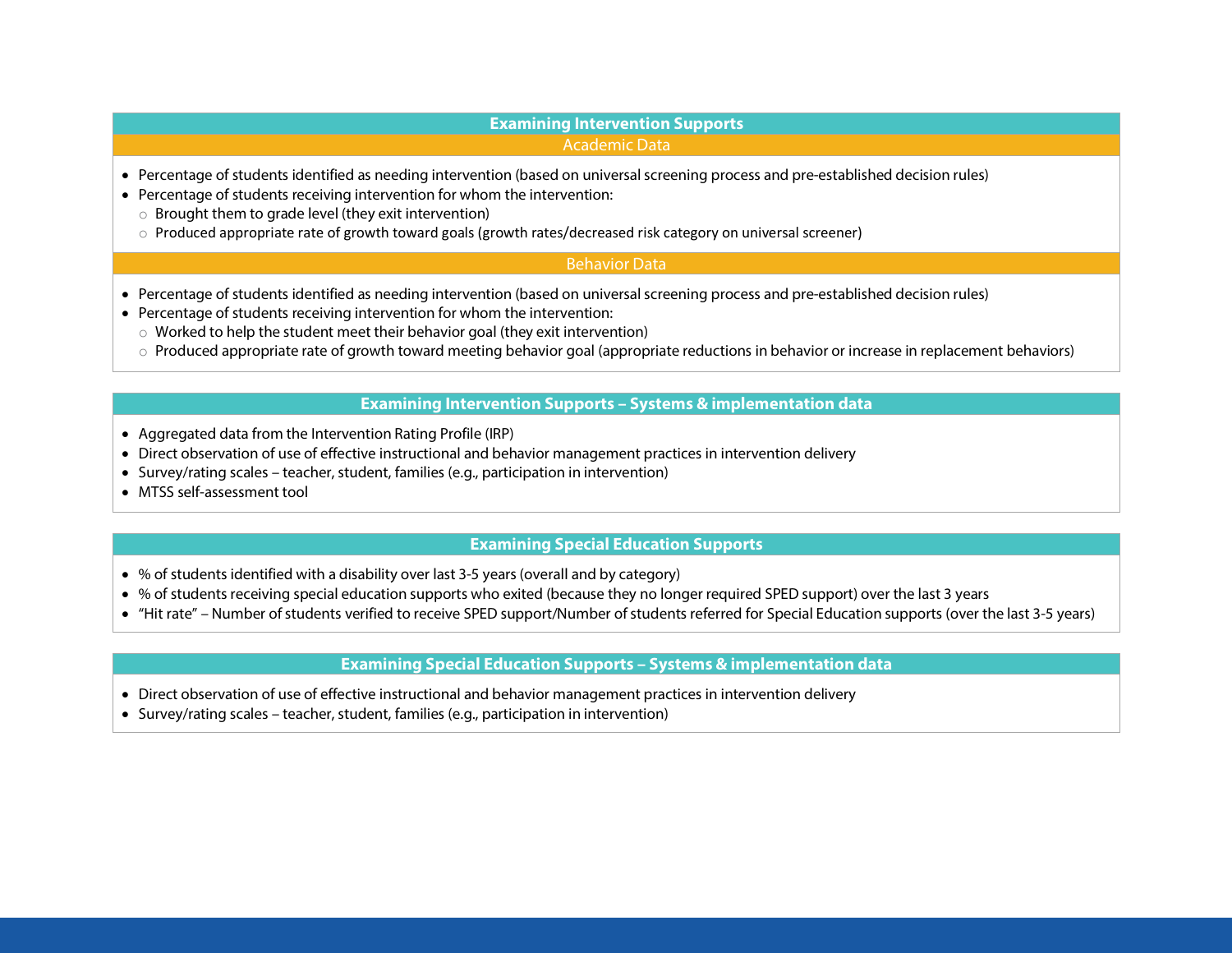## **Questions to ask your data at the systems level**

Teams can utilize the data profile to systematically answer the following questions:

- Is our core effective to meet the academic and behavioral needs of the majority of our students?
	- o Do we have discrepancies between any subgroups? Are there certain groups for whom the system is working and certain groups for whom it is not?
- Are our interventions (and intensified interventions) effectively meeting the needs of students receiving them?
	- $\circ$  Are certain interventions more effective than others?
- Are our special education supports effective?

Table 2 provides examples of student and implementation data sources that can be utilized to answer these questions.

## **Next steps**

If the answer to any of the questions above is no, conduct a further analysis of current practices to examine "why" the current system is not producing the desired results, form a data-based hypothesis about which variables may be influencing the results, and plan for strengthening. Some areas for analysis of **core and intervention supports** include:

- Current policies around discipline, use of instructional methods, materials
- Research evidence for core curricular and instructional practices, materials, programs
- Evidence-base of both the content covered and the delivery methods utilized within interventions
- Implementation of core and/or intervention curricular and instructional practices, materials, programs;
- Scheduling (e.g., allocated time and academic engaged time; time guidelines for whole group vs. small group instruction)
- Dosage of interventions
- Lesson pacing guidelines (within and across lessons)
- Assessment data collection and use for instructional decision making
- Resource allocation
- Professional learning and coaching provided for staff
- Implementation of communication and feedback loops
- Staff beliefs and expectations (e.g., self-efficacy with implementation, beliefs about student learning, acceptability of interventions)
- Professional learning and coaching opportunities provided for interventionists